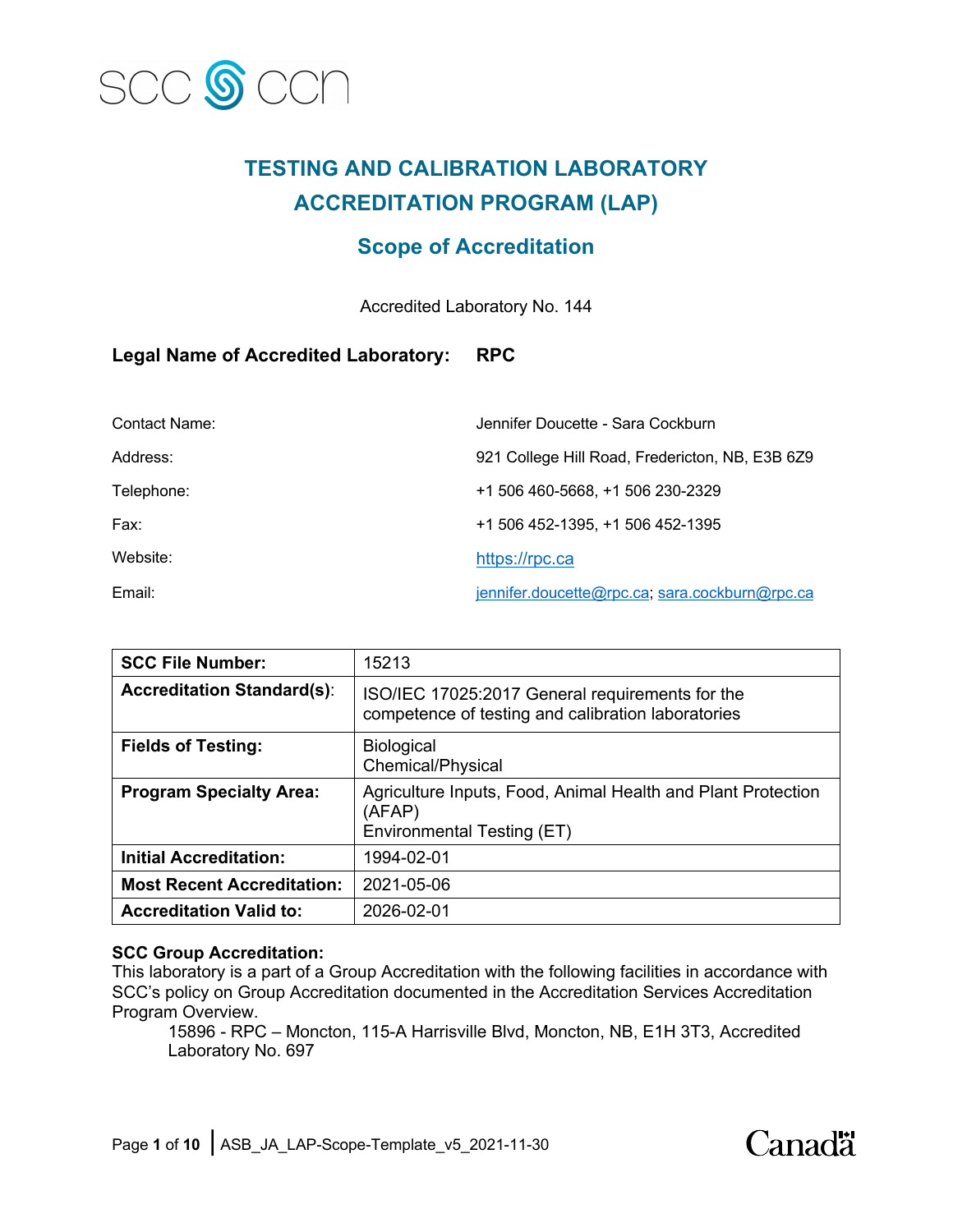

The Medical Gas Piping System inspection portion of RPC's scope of accreditation may be found at:https://www.scc.ca/en/accreditation/inspection-bodies/directory-of-accredited-clients

## **ANIMAL AND PLANTS (AGRICULTURE)**

## **Agricultural products (except food and chemicals):**

| l SOP IAS-M26 | MICROWAVE ASSISTED DIGESTION OF PLANT & ANIMAL TISSUE AND<br><b>DERIVED MATERIALS</b> |
|---------------|---------------------------------------------------------------------------------------|
|               | <b>Total Mercury</b><br>Trace Elements                                                |

#### **(Cannabis)**

| SOP OAS-SV19  | THE DETERMINATION OF AFLATOXINS AND OCHRATOXINS IN<br>MARIJUANA PLANT MATERIAL AND OIL EXTRACTS BY HPLC-FLD |
|---------------|-------------------------------------------------------------------------------------------------------------|
| SOP OAS-SV21  | THE DETERMINATION OF CANNABINOIDS IN MARIJUANA PLANT                                                        |
|               | MATERIAL AND OIL EXTRACTS BY HPLC                                                                           |
| SOP OAS-SV22  | DETERMINATION OF RESIDUAL SOLVENTS IN MARIJUANA EXTRACTS                                                    |
| SOP OAS-SV23  | DETERMINATION OF TERPENES IN MARIJUANA PLANT MATERIAL AND                                                   |
|               | OIL EXTRACTS                                                                                                |
| <b>USP 62</b> | MICROBIOLOGICAL METHOD FOR PERFORMING BILE-TOLERANT GRAM-                                                   |
| SOP MICRO30   | NEGATIVE BACTERIA USING U.S. PHARMACOPEIA CHAPTER 62                                                        |
|               |                                                                                                             |
| <b>USP 62</b> | MICROBIOLOGICAL METHOD FOR PERFORMING PSEUDOMONAS                                                           |
| SOP MICRO31   | AERUGINOSA ANALYSIS USING U.S. PHARMACOPEIA CHAPTER 62                                                      |
| <b>USP 62</b> | MICROBIOLOGICAL METHOD FOR PERFORMING E. COLI ANALYSIS                                                      |
| SOP MICRO32   | USING U.S. PHARMACOPEIA CHAPTER 62                                                                          |
| <b>USP 62</b> | MICROBIOLOGICAL METHOD FOR PERFORMING STAPHYLOCOCCUS                                                        |
| SOP MICRO39   | AUREUS ANALYSIS USING U.S. PHARMACOPEIA CHAPTER 62                                                          |
| SOP MICRO40   | DETERMINATION OF THE AEROBIC COLONY COUNT IN CANNABIS                                                       |
|               | <b>PRODUCTS</b>                                                                                             |
| SOP MICRO41   | ENUMERATION OF YEAST AND MOULDS IN CANNABIS PRODUCTS                                                        |
| SOP MICRO42   | ISOLATION AND IDENTIFICATION OF SALMONELLA FROM CANNABIS                                                    |
|               | <b>PRODUCTS</b>                                                                                             |
| SOP MICRO43   | DETECTION OF PATHOGENS IN CANNABIS PLANT/FLOWER USING                                                       |
|               | qPCR                                                                                                        |
| SOP MICRO44   | DETECTION OF PATHOGENS IN MIP & EXTRACTS USING GPCR                                                         |

## **Foods and Edible Products (Human and Animal Consumption):**

#### **Nutrition Labelling**

| SOP IAS-M41 / IAS- | ANALYSIS OF MINERALS IN FOOD                       |
|--------------------|----------------------------------------------------|
| M29                |                                                    |
| SOP OAS-FC01       | DETERMINATION OF MOISTURE IN FOODS                 |
| SOP OAS-FC02       | DETERMINATION OF ASH IN FOODS                      |
| SOP OAS-FC03       | DETERMINATION OF FAT IN FOODS BY SOXTEC EXTRACTION |
| SOP OAS-FC04       | DETERMINATION OF PROTEIN IN FOODS                  |
| SOP OAS-FC06       | DETERMINATION OF FAT IN FOODS BY ACID HYDROLYSIS   |

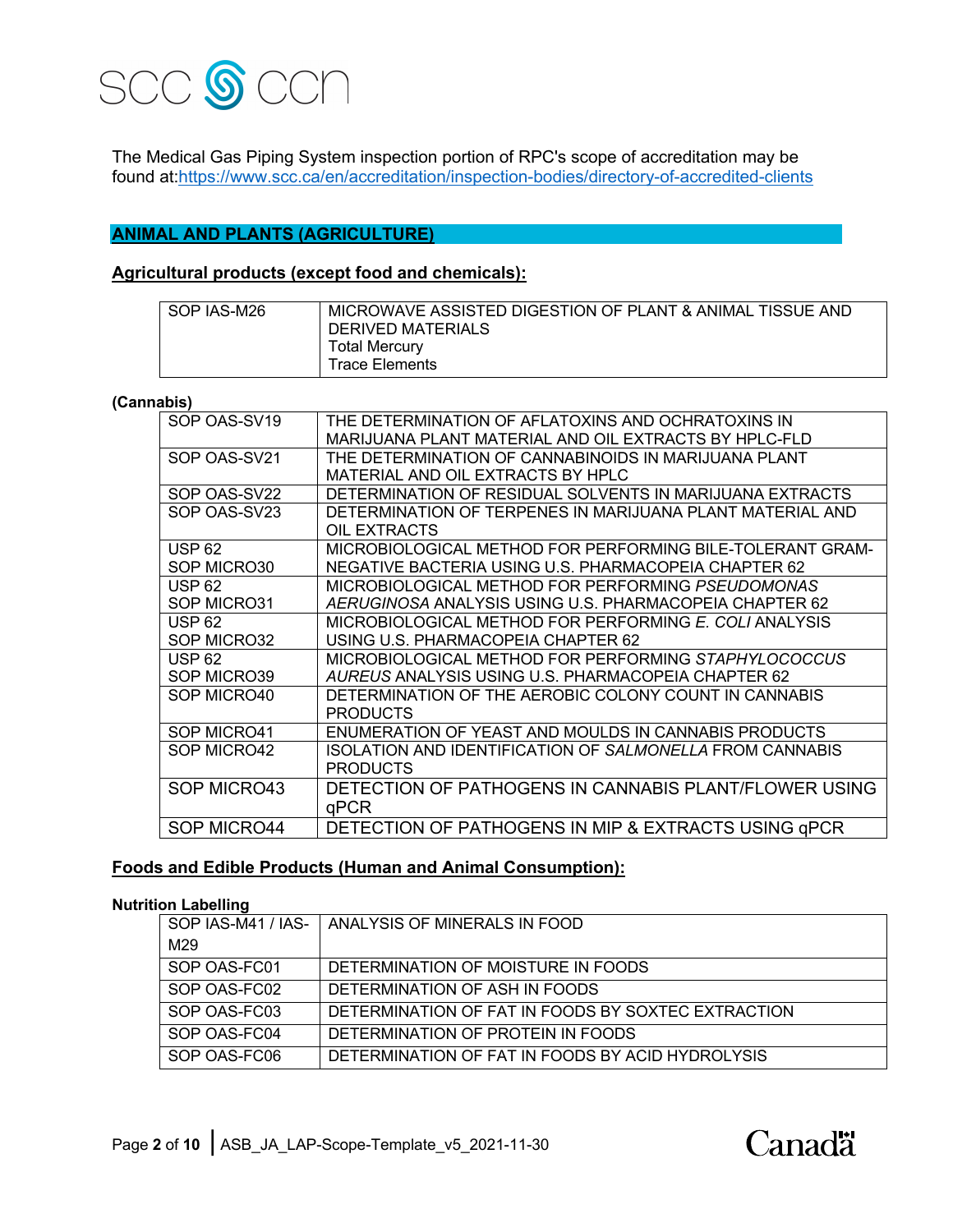

| SOP OAS-FC07                   | DETERMINATION OF FATTY ACIDS IN FOODS                                      |
|--------------------------------|----------------------------------------------------------------------------|
|                                | Monounsaturates, Polyunsaturates, Saturates, Total Fat, Trans Fatty Acids, |
|                                | EPA, DHA                                                                   |
| SOP OAS-FC08 /                 | ANALYSIS OF CHOLESTEROL IN FOOD SAMPLES BY GC-FID                          |
| SOP OAS-FC14                   |                                                                            |
| SOP OAS-FC09                   | DETERMINATION OF SUGARS IN FOODS                                           |
|                                | Fructose, Glucose, Lactose, Maltose, and Sucrose                           |
| SOP OAS-FC10                   | THE DETERMINATION OF TOTAL DIETARY FIBRE IN FOODS                          |
| SOP OAS-FC11                   | DETERMINATION OF B CAROTENE IN FOODS                                       |
| SOP OAS-FC12 /<br>SOP OAS-FC14 | ANALYSIS OF VITAMIN A (RETINOL) IN FOOD SAMPLES BY HPLC-UV                 |

# **Unprocessed Milk:**

#### **Chemical Tests**

| IDF 141:2018<br>ISO 9622:2013<br>AOAC 978.26<br>SOP OAS-FC20 | DETERMINATION FAT, PROTEIN, LACTOSE, MUN, AND SOMATIC CELLS<br>IN RAW MILK USING THE COMBIFOSS™ |
|--------------------------------------------------------------|-------------------------------------------------------------------------------------------------|
| AOAC 961.07                                                  | FREEZING POINT DETERMINATION FOR ADDED WATER IN MILK BY                                         |
| SOP OAS-FC21                                                 | <b>CRYOSCOPE</b>                                                                                |

## **Microbiological Tests**

| AOAC 977.27       | ENUMERATION OF TOTAL BACTERIA IN RAW MILK USING THE SPIRAL |
|-------------------|------------------------------------------------------------|
| I SOP FFA34       | PLATE METHOD                                               |
| Charm ® Trio Test | ANALYSIS OF MILK SAMPLES FOR THE PRESENCE OF               |
| I SOP FFA38       | ANTIBIOTIC/DRUG RESIDUES USING THE CHARM® TRIO METHOD      |

## **(Microbiology - Food)**

| MFHPB-18    | DETERMINATION OF THE AEROBIC COLONY COUNT IN FOODS                    |
|-------------|-----------------------------------------------------------------------|
| SOP FFA04   |                                                                       |
| SOP FFA05   | THE ANALYSIS OF COLIFORMS, FAECAL COLIFORMS AND E. Coli in foods      |
| MFHPB-20    | <b>ISOLATION AND IDENTIFICATION OF Salmonella FROM FOODS AND</b>      |
| SOP FFA06   | <b>ENVIRONMENTAL SAMPLES</b>                                          |
| MFHPB-21    | ENUMERATION OF STAPHYLOCOCCUS AUREUS IN FOODS                         |
| SOP FFA07   |                                                                       |
| SOP FFA08   | ISOLATION OF Listeria monocytogenes AND OTHER Listeria spp FROM       |
|             | FOODS AND ENVIRONMENTAL SAMPLES (MFHPB-30 (qualitative),              |
|             | MFLP-74 (quantitative)                                                |
| $MLG$ 4     | <b>ISOLATION AND IDENTIFICATION OF Salmonella FROM MEAT, POULTRY,</b> |
| SOP FFA12   | PASTEURIZED EGG, AND SILURIFORMES (FISH) PRODUCTS AND                 |
|             | CARCASS AND ENVIRONMENTAL SPONGES                                     |
|             |                                                                       |
| SOP MICRO18 | DETERMINATION OF ENTEROBACTERIACEAE                                   |
|             | MFLP-43 (modified)                                                    |

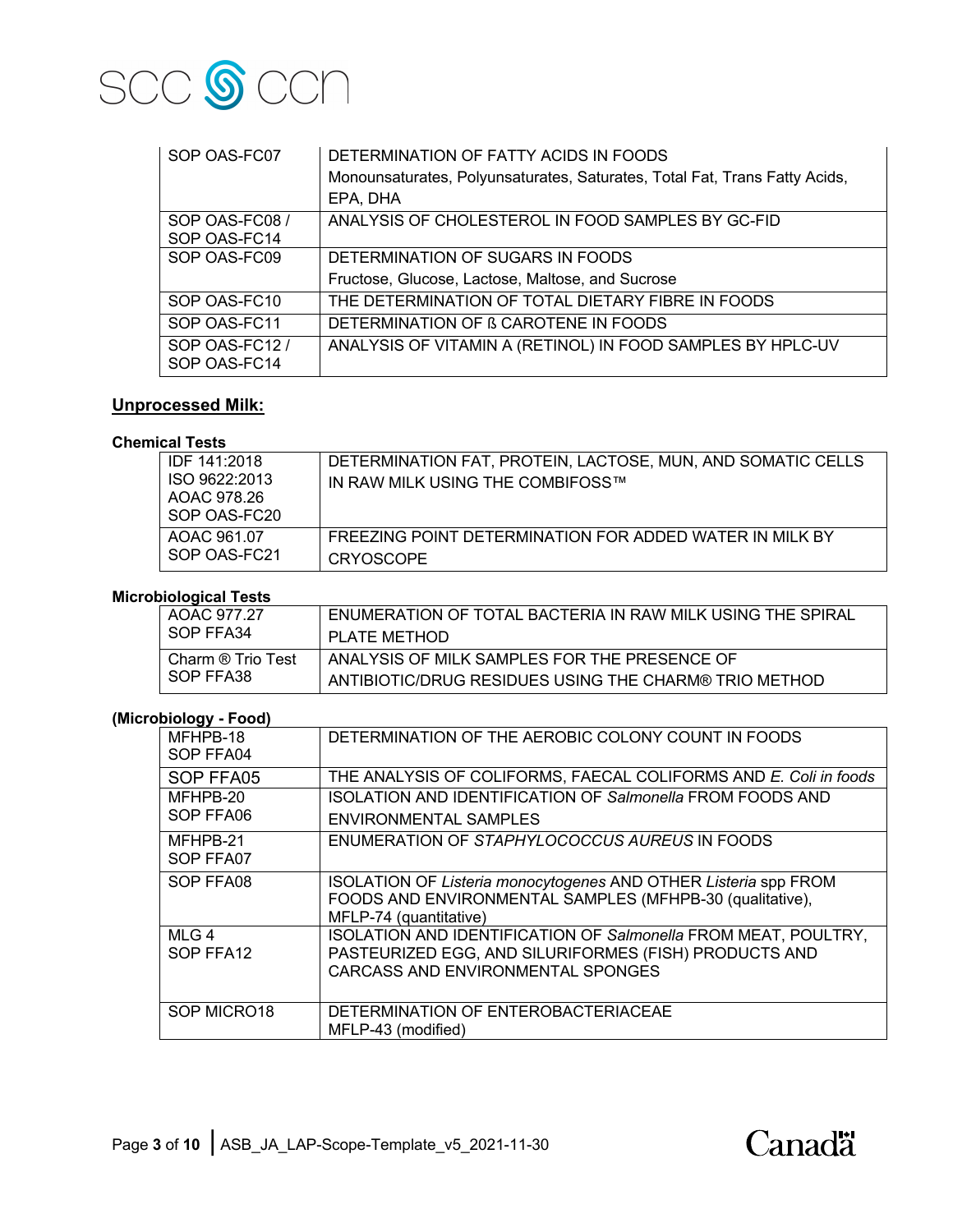

| MLG41<br>SOP FFA27 | ISOLATION, IDENTIFICATION, AND ENUMERATION OF Campylobacter<br>jejuni/Coli/lari FROM POULTRY RINSE, SPONGE AND RAW PRODUCT<br><b>SAMPLES</b> |
|--------------------|----------------------------------------------------------------------------------------------------------------------------------------------|
| US FDA BAM         | MICROBIOLOGICAL METHOD FOR PERFORMING Salmonella ANALYSIS                                                                                    |
| Chapter 5          | US FOOD AND DRUG ADMINISTRATION - BACTERIOLOGICAL                                                                                            |
| SOP FFA25          | ANALYTICAL MANUAL CHAPTER 5                                                                                                                  |

## **ENVIRONMENTAL AND OCCUPATIONAL HEALTH AND SAFETY**

## **Environmental:**

## **Air**

For air monitoring, please see Occupational Health & Safety section, below.

## **(Petroleum Hydrocarbons - Air)**

| SOP OAS-HC01 | DETERMINATION OF AIR-PHASE PETROLEUM HYDROCARBONS ON |
|--------------|------------------------------------------------------|
|              | <b>SORBENT TUBES</b>                                 |
|              | <b>Benzene</b>                                       |
|              | EPH > C10-C21                                        |
|              | Ethylbenzene                                         |
|              | m,p-xylene                                           |
|              | o-xylene                                             |
|              | Toluene                                              |
|              | VPH C6-C10 (less BTEX)                               |

**Oil**

| SOP OAS-SV03 | DETERMINATION OF POLYCHLORINATED BIPHENYLS IN OIL |
|--------------|---------------------------------------------------|
|              | Total PCBs (as Aroclor)                           |

## **Soil/Sediment (Mercury and Metals)**

| SOP IAS-M52 /<br>SOP IAS-M53 | TOTAL MERCURY ANALYSIS BY COLD VAPOUR ATOMIC ABSORPTION<br><b>SPECTROMETRY</b>    |
|------------------------------|-----------------------------------------------------------------------------------|
| SOP IAS-M29                  | For analysis of trace metals by ICP, see the Water (Inorganic) section, below.    |
| SOP IAS-M01                  | For analysis of trace metals by ICP, see in the Water (Inorganic) section, below. |

#### **Soil/Sediment (Petroleum Hydrocarbons**

| SOP OAS-HC03 | DETERMINATION OF PETROLEUM HYDROCARBONS (ATLANTIC MUST)<br><b>IN SOIL</b> |                                    |
|--------------|---------------------------------------------------------------------------|------------------------------------|
|              | Aliphatic > C8-C10                                                        | Ethylbenzene                       |
|              | Aliphatic > C10-C12                                                       | Extractable Petroleum Hydrocarbons |
|              |                                                                           | $( >C10-C16)$                      |
|              | Aliphatic > C12-C16                                                       | Extractable Petroleum Hydrocarbons |
|              |                                                                           | $( >C16-C21)$                      |
|              | Aliphatic > C16-C21                                                       | Extractable Petroleum Hydrocarbons |
|              |                                                                           | $( >C21-C32)$                      |

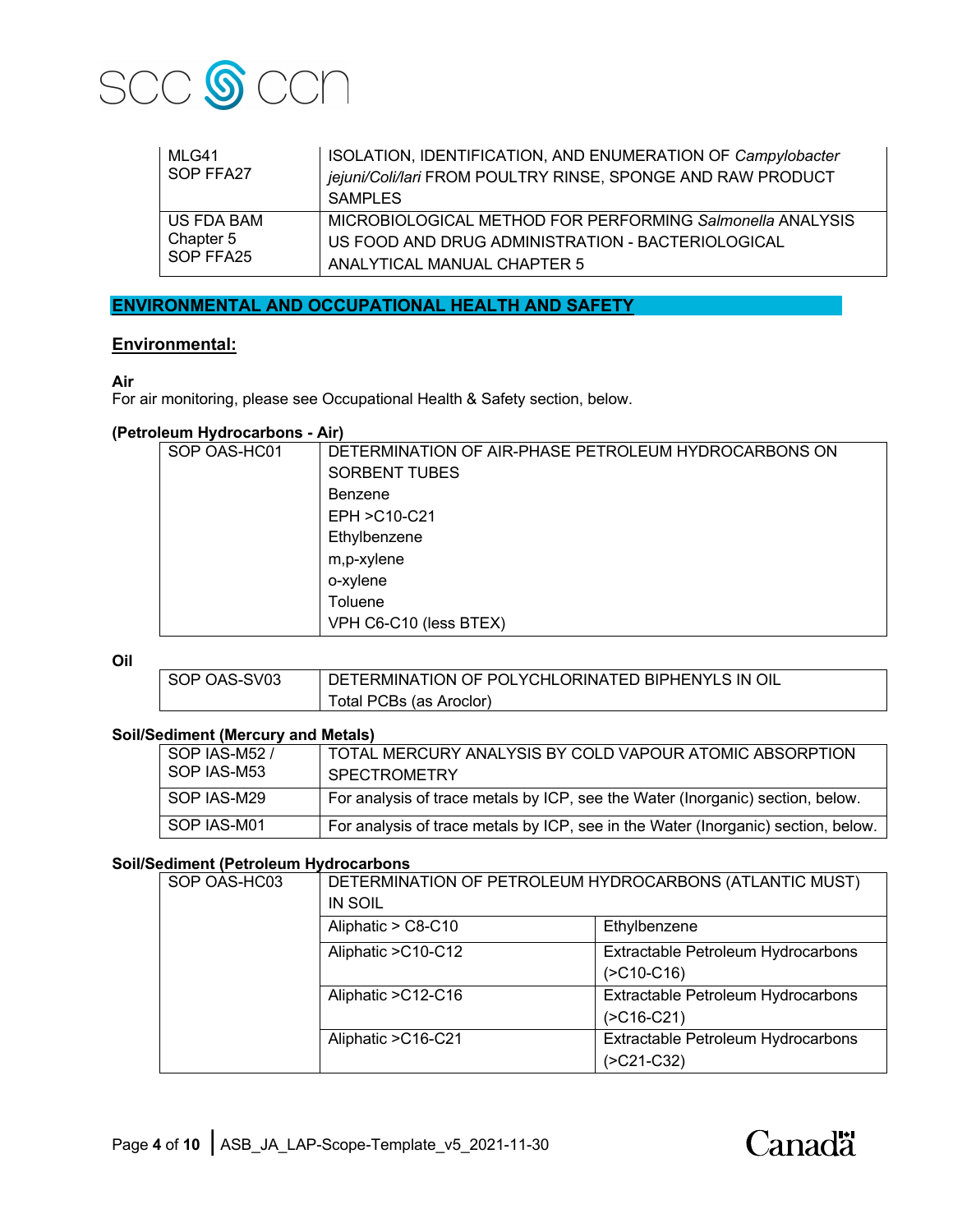

| Aliphatic > C21-32   | F1: C6-C10                                               |
|----------------------|----------------------------------------------------------|
| Aliphatic C6-C8      | F2: C10-C16                                              |
| Aromatic > C10-C12   | F3: C16-C34                                              |
| Aromatic $>$ C12-C16 | m/p-xylene                                               |
| Aromatic $>$ C16-C21 | Methyl Tert butyl Ether (MTBE)                           |
| Aromatic $>$ C21-C32 | o-xylene                                                 |
| Aromatic > C8-C10    | Toluene                                                  |
| Benzene              | Volatile Petroleum Hydrocarbons (C6-<br>C10) (less BTEX) |

## **Soil/Sediment (Polycyclic Aromatic Hydrocarbons (PAH))**

| SOP OAS-HC06 | THE DETERMINATION OF POLYNUCLEAR AROMATIC HYDROCARBONS<br><b>IN SOIL</b> |                              |
|--------------|--------------------------------------------------------------------------|------------------------------|
|              | Acenaphthene                                                             | Chrysene                     |
|              | Acenaphthylene                                                           | Dibenzo (a,h) anthracene     |
|              | Anthracene                                                               | Fluoranthene                 |
|              | Benzo (a) anthracene                                                     | Fluorene                     |
|              | Benzo (a) pyrene                                                         | Indeno $(1,2,3 - cd)$ pyrene |
|              | Benzo (b) fluoranthene                                                   | Naphthalene                  |
|              | Benzo (g,h,i) perylene                                                   | Phenanthrene                 |
|              | Benzo (k) fluoranthene                                                   | Pyrene                       |
|              | Benzo (e) pyrene                                                         |                              |

#### **Water (Inorganic)**

| v. yuv      |                                                                                |
|-------------|--------------------------------------------------------------------------------|
| SOP IAS-M43 | THE MEASUREMENT OF ALKALINITY BY AUTOMATED DISCRETE                            |
|             | ANALYZER                                                                       |
|             | Alkalinity (pH 4.5)                                                            |
| SOP IAS-M47 | THE MEASUREMENT OF AMMONIA BY AUTOMATED DISCRETE                               |
|             | ANALYZER                                                                       |
| SOP IAS-M07 | THE MEASUREMENT OF BIOCHEMICAL OXYGEN DEMAND (BOD-5 day,                       |
|             | BOD <sub>5</sub>                                                               |
| SOP IAS-M40 | THE MEASUREMENT OF CHEMICAL OXYGEN DEMAND BY CLOSED                            |
|             | REFLUX COLORIMETRIC METHOD                                                     |
| SOP IAS-M44 | THE MEASUREMENT OF CHLORIDE BY AUTOMATED DISCRETE                              |
|             | ANALYZER                                                                       |
| SOP IAS-M55 | THE MEASUREMENT OF COLOUR BY AUTOMATED DISCRETE ANALYZER                       |
| SOP IAS-M04 | THE MEASUREMENT OF CONDUCTIVITY OF AQUEOUS SAMPLES                             |
|             | Electrolytic conductivity $(25 °C)$                                            |
| SOP IAS-M01 | ANALYSIS OF TRACE ELEMENTS BY INDUCTIVELY COUPLED PLASMA-                      |
|             | <b>MASS SPECTROMETRY</b>                                                       |
|             | Dissolved and Extractable Metals:                                              |
|             | Ag (water only), Al, As, B, Ba, Be, Bi, Ca, Cd, Co, Cr, Cu, Fe, K, Li, Mg, Mn, |
|             | Mo, Na, Ni, Pb, Rb, Sb, Se, Sn, Sr, Te, Tl, U, V, Zn                           |

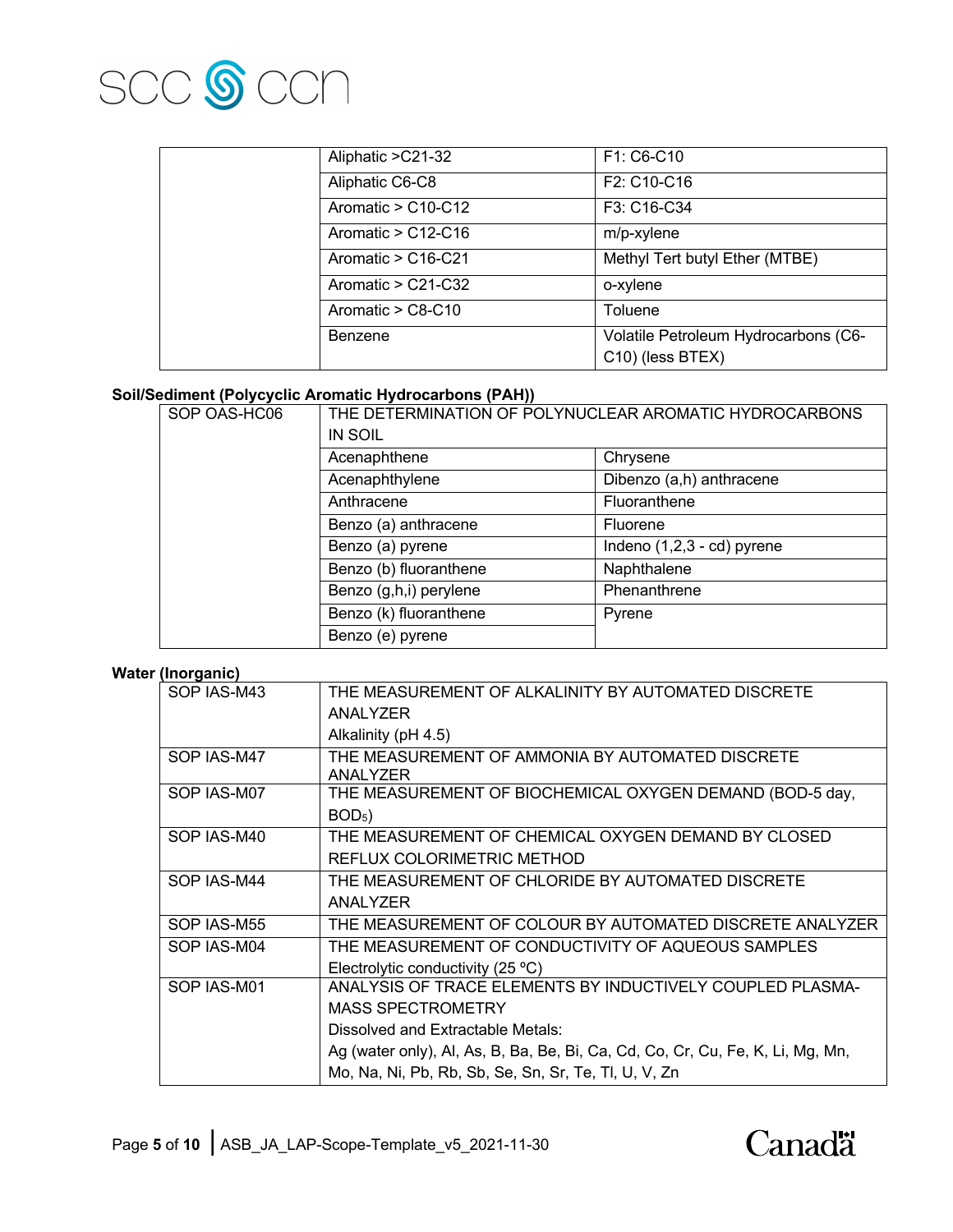

| SOP IAS-M29   | ANALYSIS OF TRACE ELEMENTS BY INDUCTIVELY COUPLED PLASMA<br><b>EMISSION SPECTROMETRY</b> |
|---------------|------------------------------------------------------------------------------------------|
|               | Dissolved and Extractable Metals:                                                        |
|               | Al, Sb, As, B, Ba, Be, Bi, Ca, Cd, Co, Cr, Cu, Fe, K, Li, Mg, Mn, Mo, Na, Ni, Pb,        |
|               | Rb, Se, Si (Water only), S (Water only), Sr, Te, Ti (Water only), Tl, V, Zn              |
| SOP IAS-M30   | THE MEASUREMENT OF FLUORIDE BY COLOURIMETRIC                                             |
|               | <b>DETERMINATION</b>                                                                     |
|               |                                                                                          |
| SOP IAS-M39   | THE ANALYSIS OF ANIONS BY ION CHROMATOGRAPHY                                             |
|               | Bromide, Chloride, Fluoride, Nitrate, Nitrite, and Sulfate                               |
| SOP IAS-M52 / | TOTAL MERCURY ANALYSIS BY COLD VAPOUR ATOMIC ABSORPTION                                  |
| SOP IAS-M53   | <b>SPECTROMETRY</b>                                                                      |
| SOP IAS-M48   | THE MEASUREMENT OF NITRATE PLUS NITRITE BY AUTOMATED                                     |
|               | <b>DISCRETE ANALYZER</b>                                                                 |
| SOP IAS-M49   | THE MEASUREMENT OF NITRITE BY AUTOMATED DISCRETE ANALYZER                                |
| SOP IAS-M03   | THE MEASUREMENT OF pH OF AQUEOUS SAMPLES                                                 |
| SOP IAS-M50   | THE MEASUREMENT OF PHOSPHATE BY AUTOMATED DISCRETE                                       |
|               | <b>ANALYZER</b>                                                                          |
| SOP IAS-M46   | THE MEASUREMENT OF SILICA BY AUTOMATED DISCRETE ANALYZER                                 |
| SOP IAS-M45   | THE MEASUREMENT OF SULFATE BY AUTOMATED DISCRETE                                         |
|               | ANALYZER                                                                                 |
| SOP IAS-M16   | THE MEASUREMENT OF TOTAL KJELDAHL NITROGEN (TKN)                                         |
| SOP IAS-M17   | THE MEASUREMENT OF TOTAL PHOSPHORUS IN AQUEOUS SAMPLES                                   |
| SOP IAS-M05   | THE DETERMINATION OF TOTAL SUSPENDED SOLIDS (TSS) IN                                     |
|               | AQUEQUS SAMPLES                                                                          |
| SOP IAS-M06   | THE MEASUREMENT OF TURBIDITY BY NEPHELOMETRY                                             |

## **Water (Microbiology)**

| ,,,,,,,,, |                                                                 |
|-----------|-----------------------------------------------------------------|
| SOP FFA01 | <b>ANALYSIS OF Coliforms IN WATER</b>                           |
|           | Escherichia coli (E. coli)                                      |
|           | <b>Total Coliforms</b>                                          |
|           | <b>Fecal Coliforms</b>                                          |
| SOP FFA10 | THE DETECTION OF Coliforms AND E. Coli IN WATER USING COLILERT® |
|           | <b>TEST KITS</b>                                                |
|           | Escherichia coli (E. coli)                                      |
|           | <b>Total Coliforms</b>                                          |
|           | Escherichia coli (E. coli) Presence/Absence                     |
|           | <b>Total Coliforms Presence/Absence</b>                         |
| SOP FFA35 | DETERMINATION OF ENTEROCOCCI IN WATER BY THE IDEXX              |
|           | ENTEROLERT METHOD                                               |
|           | Enterococci                                                     |
| SOP FFA11 | PERFORMING HETEROTROPHIC PLATE COUNT IN WATER                   |
|           | Heterotrophic Plate Count (HPC)                                 |

## **Water (Organic)**

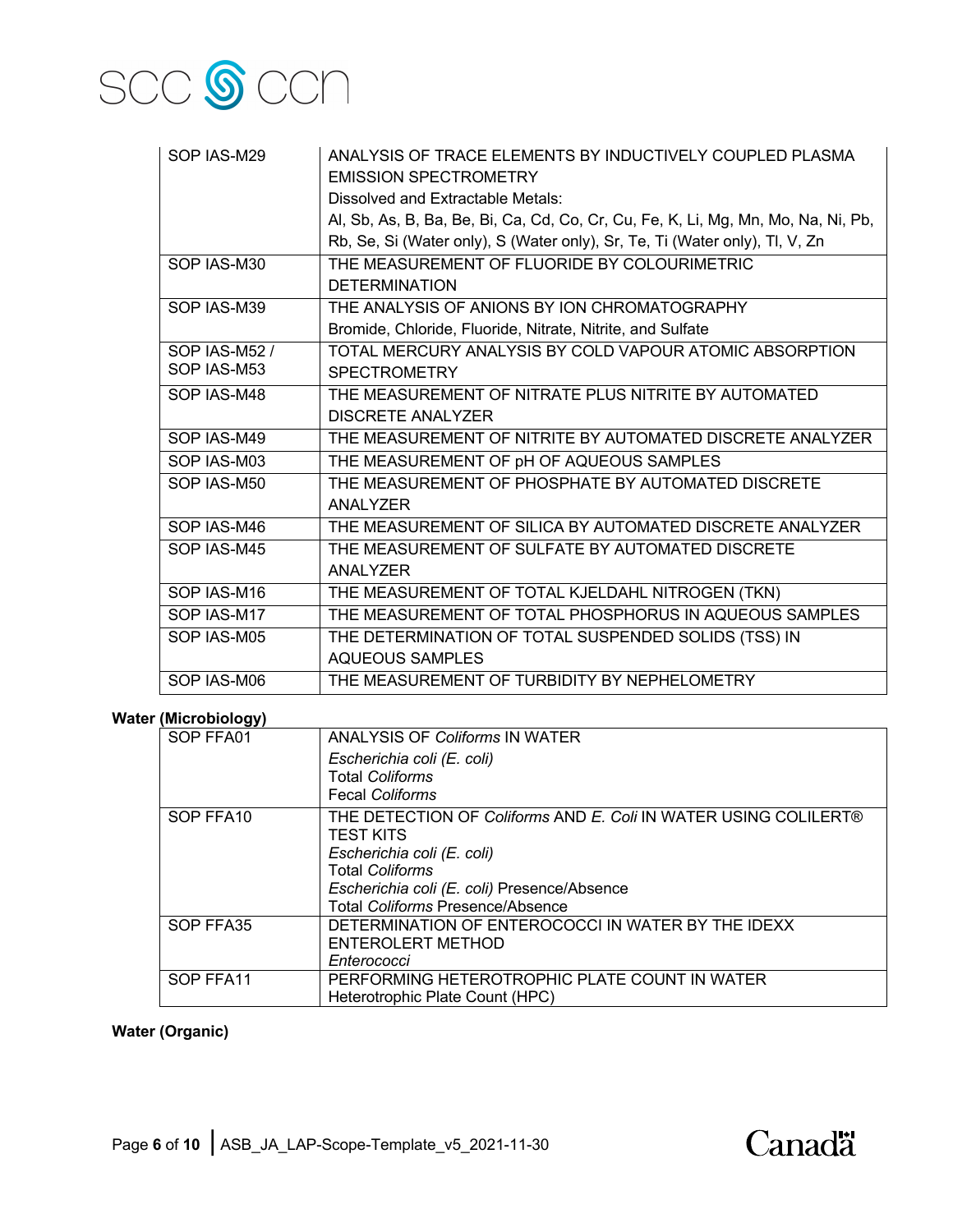

| SOP IAS-M57  | THE MEASUREMENT OF ORGANIC CARBON (OC) BY                                   |                                 |
|--------------|-----------------------------------------------------------------------------|---------------------------------|
|              | COMBUSTION/INFRARED AND TOTAL NITROGEN (TN) BY                              |                                 |
|              | COMBUSTION/CHEMILUMINESCENCE IN WATER AND WASTEWATER<br>Total Nitrogen (TN) |                                 |
|              |                                                                             |                                 |
|              | Organic Carbon (OC)                                                         |                                 |
| SOP OAS-HC08 | THE DETERMINATION OF BENZO (a) PYRENE (BAP) AND                             |                                 |
|              | PENTACHLOROPHENOL IN WATER                                                  |                                 |
| SOP OAS-HC05 | THE DETERMINATION OF HALOACETIC ACIDS IN DRINKING WATER                     |                                 |
|              | Bromoacetic acid                                                            | Dibromoacetic acid              |
|              | Bromochloroacetic acid                                                      | Dichloroacetic acid             |
|              | Chloroacetic acid                                                           | Trichloroacetic acid            |
| SOP OAS-SV05 | THE DETERMINATION OF ORGANOCHLORINE PESTICIDES IN WATER                     |                                 |
|              | A-BHC                                                                       | Lindane (gamme-BHC)             |
|              | Endosulfan I                                                                | <b>Mirex</b>                    |
|              | Endosulfan II                                                               | o.p' - DDT                      |
|              | Endrin                                                                      | p,p' - DDT                      |
|              | <b>Heptachlor Epoxide</b>                                                   | p,p' Methoxychlor               |
| SOP OAS-SV04 | DETERMINATION OF POLYCHLORINATED BIPHENYLS IN WATER                         |                                 |
|              | Total PCBs (as Aroclor)                                                     |                                 |
| SOP OAS-HC04 | DETERMINATION OF PETROLEUM HYDROCARBONS (ATLANTIC MUST)                     |                                 |
|              | IN WATER SAMPLES                                                            |                                 |
|              | Aliphatic > C8-C10                                                          | Benzene                         |
|              | Aliphatic > C10-C12                                                         | Ethylbenzene                    |
|              | Aliphatic >C12-C16                                                          | <b>Extractable Petroleum</b>    |
|              |                                                                             | Hydrocarbons (>C10-C16)         |
|              | Aliphatic > C16-C21                                                         | <b>Extractable Petroleum</b>    |
|              |                                                                             | Hydrocarbons (>C16-C21)         |
|              | Aliphatic >C21-C32                                                          | <b>Extractable Petroleum</b>    |
|              |                                                                             | Hydrocarbons (>C21-C32)         |
|              | Aliphatic C6-C8                                                             | m/p-xylene                      |
|              | Aromatic $>$ C8-C10                                                         | Methyl Tert butyl Ether (MTBE)  |
|              | Aromatic > C10-C12                                                          | o-xylene                        |
|              | Aromatic > C12-C16                                                          | Toluene                         |
|              | Aromatic > C16-C21                                                          | Volatile Petroleum hydrocarbons |
|              | Aromatic > C21-C32                                                          | $(C6-C10)$ (less BTEX)          |
| SOP OAS-HC07 | THE DETERMINATION OF POLYNUCLEAR AROMATIC HYDROCARBONS<br>(PAH) IN WATER    |                                 |
|              | Acenaphthene                                                                | Chrysene                        |
|              | Acenaphthylene                                                              | Dibenzo (a,h) anthracene        |
|              | Anthroncene                                                                 | Fluoranthene                    |
|              | Benzo (a) pyrene                                                            | Fluorene                        |
|              |                                                                             |                                 |
|              | Benzo (a)-anthracene                                                        | Indeno (1,2,3 - cd) pyrene      |

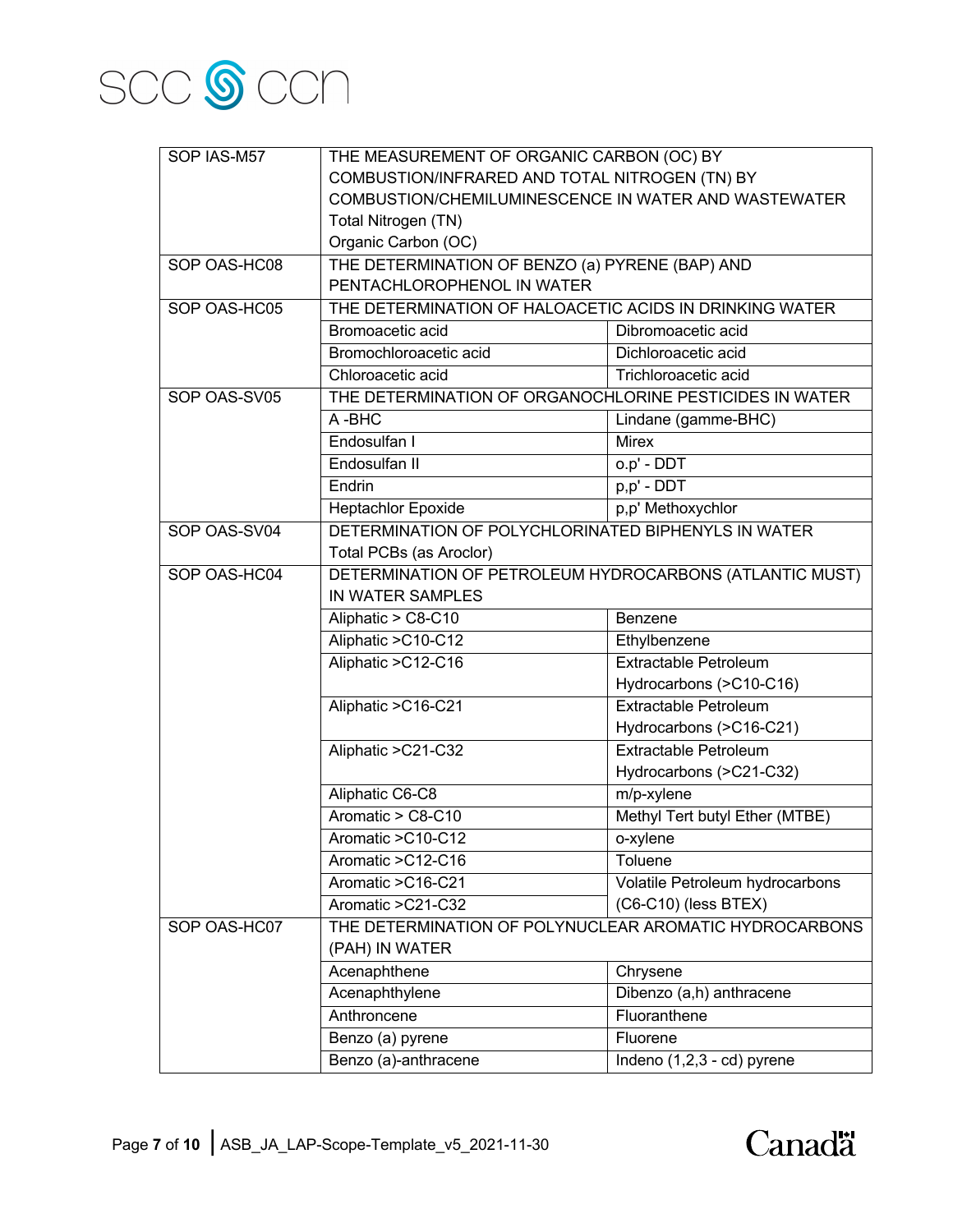

|              | Benzo (b) fluoranthene                                   | Naphthalene            |
|--------------|----------------------------------------------------------|------------------------|
|              | Benzo (g,h,i) perylene                                   | Phenanthrene           |
|              | Benzo (k) fluoranthene                                   | Pyrene                 |
|              | Benzo (e) pyrene                                         |                        |
| SOP OAS-HC02 | THE DETERMINATION OF VOLATILE ORGANIC COMPOUNDS (VOC) IN |                        |
|              | <b>WATER</b>                                             |                        |
|              | 1,1,1-Trichloroethane                                    | <b>Bromomethane</b>    |
|              | 1,1,2,2-Tetrachloroethane                                | Carbon Tetrachloride   |
|              | 1,1,2-Trichloroethane                                    | Chlorobenzene          |
|              | 1,1-Dichloroethane                                       | Chlorodibromomethane   |
|              | 1,1-dichloroethylene                                     | Chloroethane           |
|              | 1,2-dichlorobenzene                                      | Chloroform             |
|              | 1,2-dichloroethane                                       | Chloromethane          |
|              | 1,2-Dichloroethylene (E)                                 | Dichloromethane        |
|              | 1,2-Dichloroethylene (Z)                                 | Ethylbenzene           |
|              | 1,2-Dichloropropane                                      | Ethylene Dibromide     |
|              | 1,3-Dichlorobenzene                                      | m/p-xylene             |
|              | 1,3-Dichloropropylene (E)                                | o-xylene               |
|              | 1,3-Dichloropropylene (Z)                                | <b>Styrene</b>         |
|              | 1,4-dichlorobenzene                                      | Tetrachloroethylene    |
|              | Benzene                                                  | Toluene                |
|              | Bromochloromethane                                       | Trichloroethylene      |
|              | Bromodichloromethane                                     | Trichlorofluoromethane |
|              | <b>Bromoform</b>                                         | Vinyl Chloride         |

## **Occupational Health and Safety:**

## **Air Monitoring#**

| - 5       |                                                            |
|-----------|------------------------------------------------------------|
| SOP AQS02 | PROCEDURE FOR THE MEASUREMENT OF DEWPOINT IN BREATHING     |
|           | AIR AND MEDICAL GASES                                      |
| SOP AQS03 | PROCEDURE FOR MEASURING NITROGEN OXIDES AND SULPHUR        |
|           | DIOXIDE IN GAS SAMPLES                                     |
| SOP AQS04 | PROCEDURE FOR THE MEASUREMENT OF OIL, PARTICULATE, AND     |
|           | CONDENSATES IN BREATHING AIR AND MEDICAL GASES             |
| SOP AQS80 | PROCEDURE FOR MEASURING ODOUR IN COMPRESSED BREATHING      |
|           | AIR, DIVING AIR, PURE GASES AND MEDICAL AIR SAMPLES        |
| SOP AQS82 | DETERMINATION OF NITROGEN, OXYGEN, METHANE, CARBON         |
|           | MONOXIDE, CARBON DIOXIDE, NITROUS OXIDE, HALOGENATED       |
|           | HYDROCARBONS AND NON-METHANE HYDROCARBONS IN               |
|           | COMPRESSED BREATHING AIR AND MEDICAL GASES BY GC WITH TCD, |
|           | ECD AND FID DETECTORS                                      |

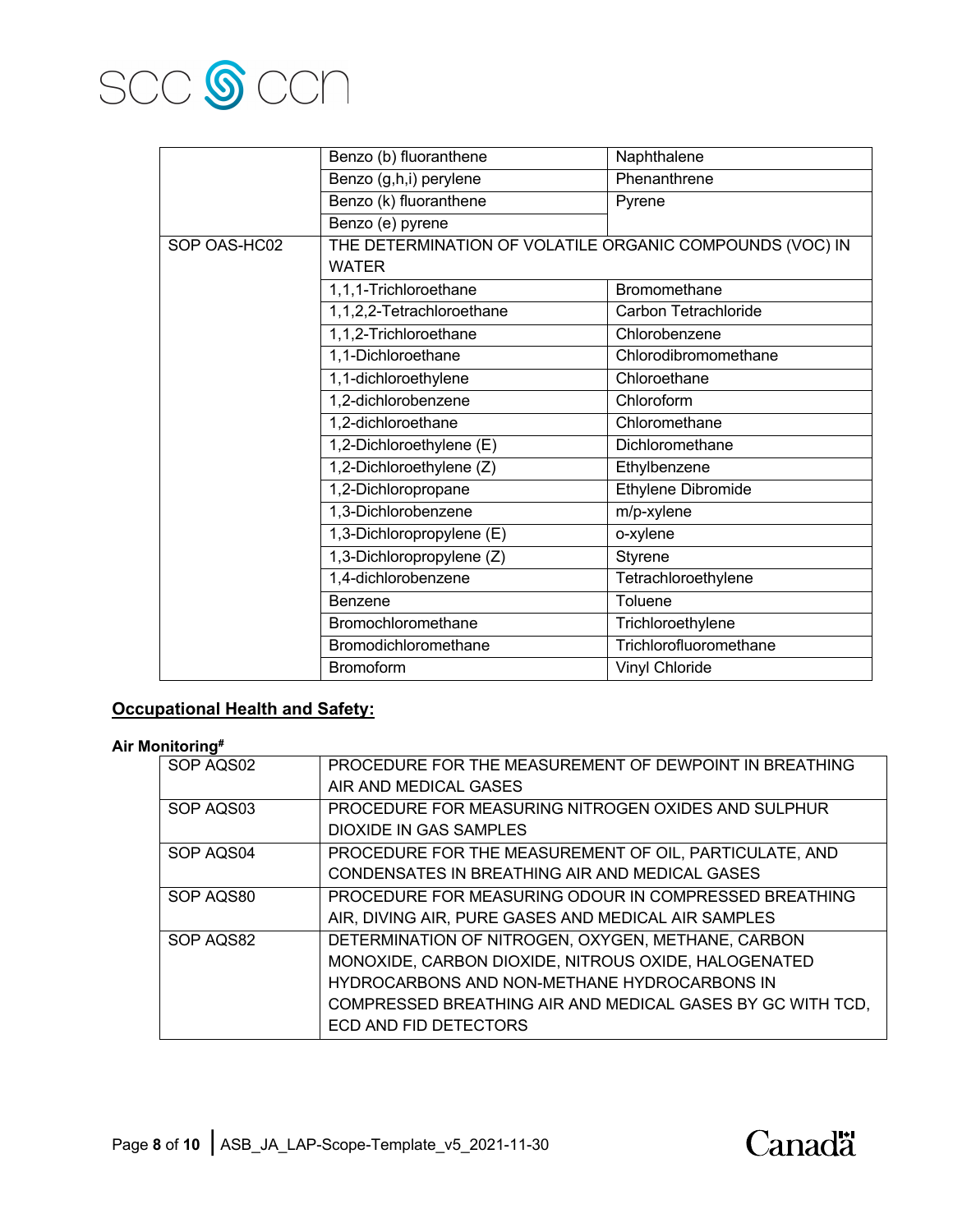

| SOP AQS92 | DETERMINATION OF NITROGEN, OXYGEN, HELIUM, METHANE, CARBON |
|-----------|------------------------------------------------------------|
|           | MONOXIDE, CARBON DIOXIDE, NITROUS OXIDE, HALOGENATED       |
|           | HYDROCARBONS AND NON-METHANE HYDROCARBONS IN               |
|           | COMPRESSED MIXED DIVING GASES BY GAS CHROMATOGRAPHY WITH   |
|           | TCD. ECD AND FID DETECTORS                                 |

**#** The following CAN/CSA Standards apply to the SOPs listed above for Air Monitoring: Compressed Breathing Air Analysis: CAN/CSA Z180.1-19 Compressed Diving Air/Gas Analysis: CAN/CSA Z275.2-20 Medical Gas Analysis: CAN/CSA Z7396.1-17

#### **Asbestos**

| SOP AQS16 | <b>PROCEDURE FOR THE IDENTIFICATION OF ASBESTOS IN BULK</b> |
|-----------|-------------------------------------------------------------|
|           | <b>SAMPLES</b>                                              |
| SOP AQS32 | PROCEDURE FOR THE COLLECTION AND FIBER COUNTING OF AIR      |
|           | SAMPLES FOR TOTAL FIBERS                                    |
|           | By: PCM Fibre Counting                                      |

#### **(Mould)**

| SOP AQS85 | PROCEDURE FOR THE COLLECTION AND IDENTIFICATION OF (MOULD) |
|-----------|------------------------------------------------------------|
|           | SPORES IN AIR USING SPORE TRAP                             |
|           | Fungal Spore ID-GENUS                                      |

#### **(Radon)**

| SOP AQS93 | <b>FROCEDURE FOR THE DETERMINATION OF RADON IN WATER</b> |  |
|-----------|----------------------------------------------------------|--|
|           |                                                          |  |

Number of Scope Listings: 90

## **Notes:**

**MFHPB**: Health Protection Branch Compendium Method (Health Canada)

**MFLP**: Microbiology Food Laboratory Procedure (Health Canada)

**AOAC**: Official Methods of Analysis of the Association of Official Analytical Chemists (USA)

**CAN/CSA**: Standards from Canadian Standards Association

**MLG**: United States Department of Agriculture; Microbiology Laboratory Guidebook

**US FDA BAM**: US Food and Drug Administration Microbiological Methods & Bacteriological Analytical Manual

**ISO**: International Organization for Standardization

**IDF:** International Dairy Federation

**SOP**: Standard Operating Procedure

# Canadä